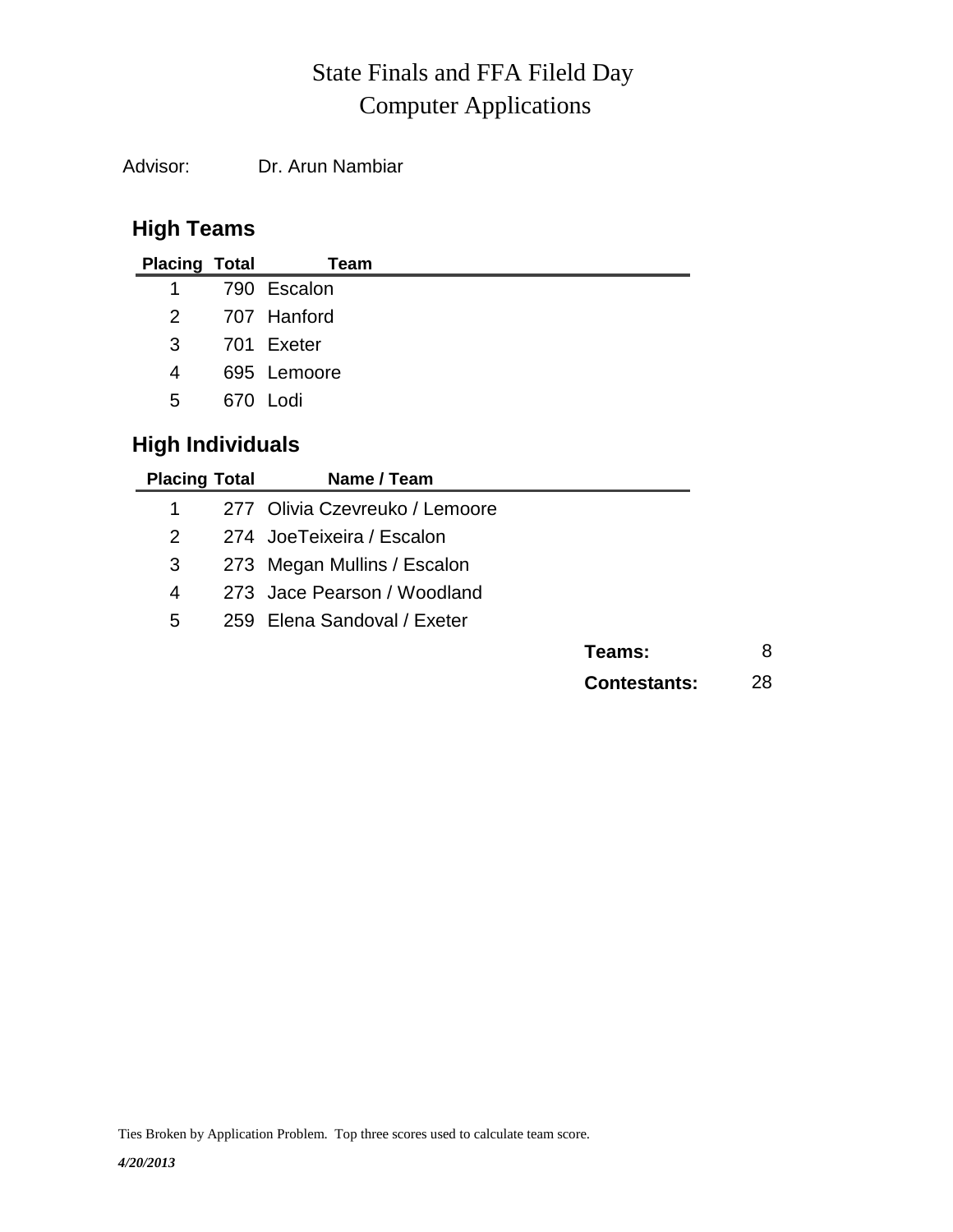| State Finals and FFA Fileld Day | <b>Computer Applications</b> |                            |                   |     |             |                         |
|---------------------------------|------------------------------|----------------------------|-------------------|-----|-------------|-------------------------|
|                                 |                              | <b>Individual Results</b>  |                   |     |             |                         |
|                                 | Written Test                 | <b>Application Problem</b> | Oral Presentation | Tie | Total Place |                         |
| <b>Escalon</b>                  |                              |                            |                   |     | <b>790</b>  | $\mathbf{1}$            |
| Audrey Orr                      | 52                           | 68                         | 82                | 68  | 202         | 19                      |
| JoeTeixeira                     | 76                           | 109                        | 89                | 109 | 274 *       | $\overline{2}$          |
| Lilliana Koller                 | 56                           | 101                        | 86                | 101 | 243*        | - 9                     |
| <b>Megan Mullins</b>            | 64                           | 111                        | 98                | 111 | 273 *       | $\overline{\mathbf{3}}$ |
| <b>Exeter</b>                   |                              |                            |                   |     | <u>701</u>  | $\overline{3}$          |
| Augie Villarreal                | 60                           | 112                        | 12                | 112 | 184*        | 22                      |
| Dylan Lasky                     | 64                           | 110                        | 84                | 110 | 258 *       | 6                       |
| Elena Sandoval                  | 62                           | 100                        | 97                | 100 | 259 *       | $5\phantom{.0}$         |
| Kami Villarreal                 | 42                           | 51                         | 86                | 51  | 179         | 25                      |
| <b>Fresno Central</b>           |                              |                            |                   |     | 611         | 8                       |
| <b>Brandi Gourley</b>           | 42                           | 60                         | 78                | 60  | 180*        | 24                      |
| Brianna Koop                    | 56                           | 79                         | 73                | 79  | 208 *       | 18                      |
| <b>Destiney Adams</b>           | 24                           | 72                         | 72                | 72  | 168         | 27                      |
| Katelyn Krezman                 | 40                           | 102                        | 81                | 102 | 223 * 15    |                         |
| <b>Hanford</b>                  |                              |                            |                   |     | <b>707</b>  | $\overline{2}$          |
| Luke Goss                       | 62                           | 84                         | 90                | 84  | 236 *       | 12                      |
| Marc Aguirre                    | 52                           | 90                         | 80                | 90  | $222*$      | 16                      |
| <b>Richard K Silva</b>          | 68                           | 105                        | 76                | 105 | 249*        | $\overline{7}$          |
| Sammi McDonald                  | 40                           | 65                         | 73                | 65  |             | 178 26                  |
| Lemoore                         |                              |                            |                   |     | 695         | $\overline{4}$          |
| Austin Logan                    | 52                           | 74                         | 91                | 74  | $217 * 17$  |                         |
| 4/20/2013                       |                              |                            |                   |     |             | Page 1 of 2             |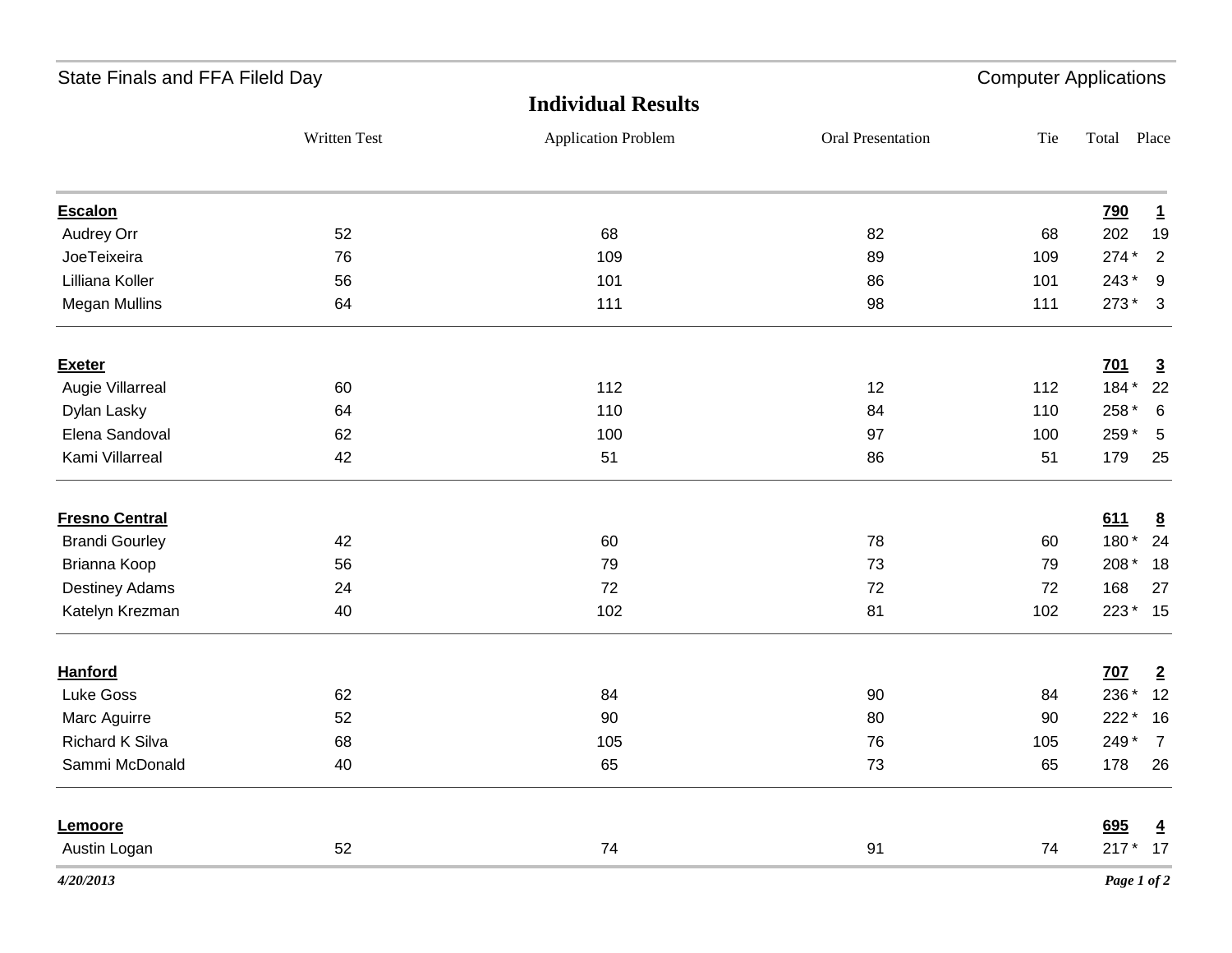| State Finals and FFA Fileld Day |                     |                            |                   |     | <b>Computer Applications</b> |                 |  |  |
|---------------------------------|---------------------|----------------------------|-------------------|-----|------------------------------|-----------------|--|--|
|                                 |                     | <b>Individual Results</b>  |                   |     |                              |                 |  |  |
|                                 | <b>Written Test</b> | <b>Application Problem</b> | Oral Presentation | Tie | Total                        | Place           |  |  |
| Kaelyn Allen                    | 38                  | 73                         | 90                | 73  |                              | 201 * 20        |  |  |
| Olivia Czevreuko                | 58                  | 123                        | 96                | 123 | $277*1$                      |                 |  |  |
| <u>Lodi</u>                     |                     |                            |                   |     | 670                          | $\overline{2}$  |  |  |
| <b>Danielle Silverdis</b>       | 38                  | 78                         | 77                | 78  | 193*                         | 21              |  |  |
| Hannah Stewart                  | 54                  | 99                         | 83                | 99  | 236 *                        | 11              |  |  |
| Zech Hogarth                    | 66                  | 104                        | 71                | 104 |                              | 241 * 10        |  |  |
| <b>Pitman</b>                   |                     |                            |                   |     | 661                          | $\mathbf{Z}$    |  |  |
| Gina Lorenzi                    | 52                  | 104                        | 91                | 104 | 247*                         | 8               |  |  |
| Maribell Borjon                 | 54                  | 87                         | 89                | 87  | 230 *                        | 13              |  |  |
| Nick Nguyen                     | 52                  | 64                         | 68                | 64  | 184 * 23                     |                 |  |  |
| <b>Woodland</b>                 |                     |                            |                   |     | 663                          | $6\overline{6}$ |  |  |
| <b>Emily Hinton</b>             | 44                  | 46                         | 76                | 46  | $166*$                       | 28              |  |  |
| Jace Pearson                    | 80                  | 100                        | 93                | 100 | 273 *                        | $\overline{4}$  |  |  |
| Kyle Froman                     | 52                  | 98                         | 74                | 98  | 224 * 14                     |                 |  |  |
|                                 |                     |                            |                   |     |                              |                 |  |  |

Ties Broken by Application Problem. Top three scores used to calculate team score. \* Scores used to compute team score \* Scores used to compute team score